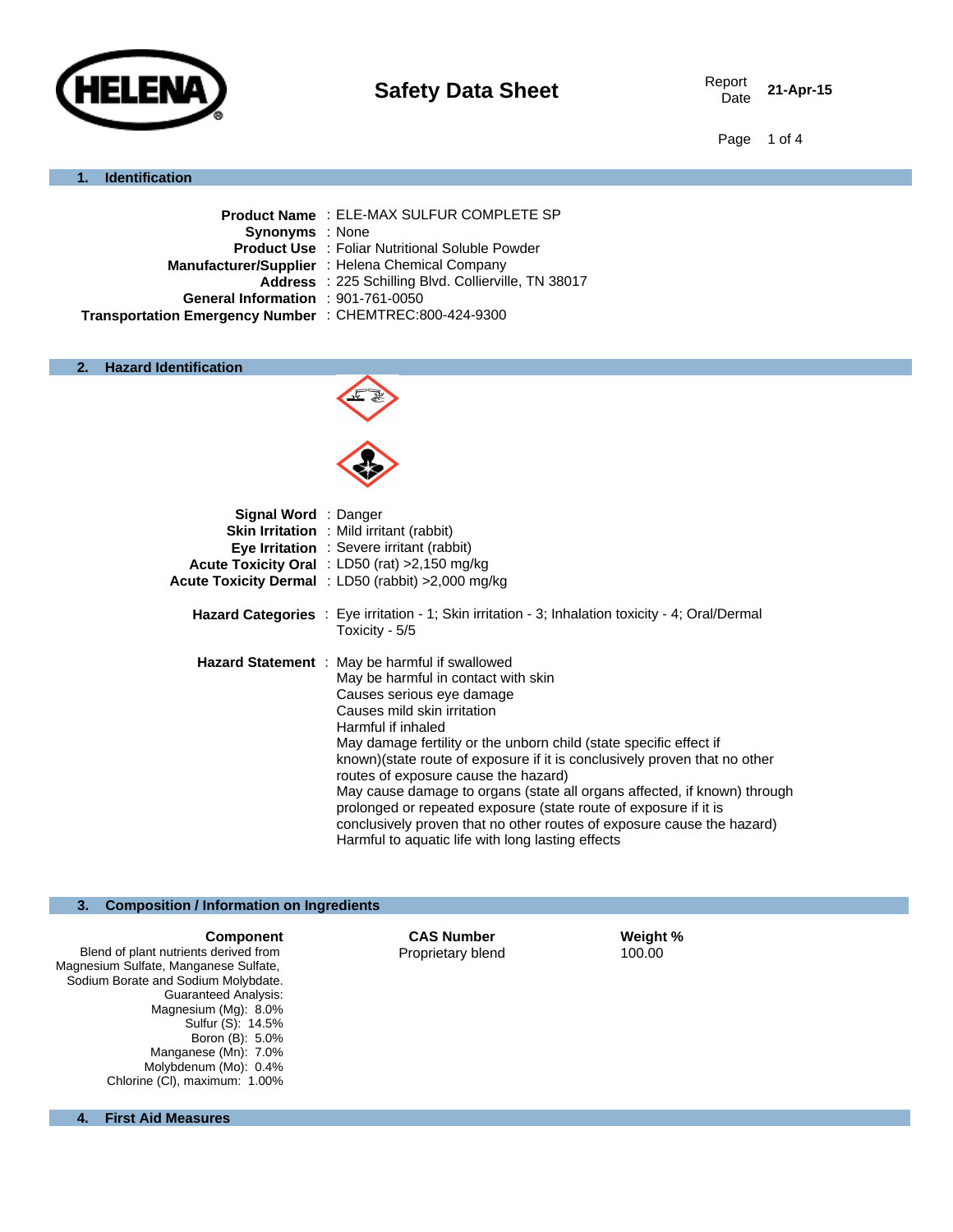

# **Safety Data Sheet** Report Report

Page 2 of 4

- **Eye** : Immediately flush eyes with plenty of water for at least 15 minutes, keeping eyelids open. Check for and remove any contact lenses. Get medical attention immediately. **Skin** : Wash with soap and water. Continue to rinse for at least 10 minutes. Get medical attention. **Inhalation** : If inhaled, remove to fresh air. Get medical attention immediately. If it is
	- suspected that fumes are still present, the rescuer should wear an appropriate air-purifying respirator or self-contained breathing apparatus.
	- **Ingestion** : Wash out mouth with water. If material has been swallowed and the exposed person is conscious, give small quantities of water to drink. Do not induce vomiting unless directed to do so by medical personnel. Get medical attention.

**Indication of Immediate Medical**  : Treat symptomatically. Contact poison treatment specialist immediately if large **Attention and Special Treatment Needed** quantities have been ingested or inhaled.

# **5. Fire Fighting Measures**

|                                | <b>Extinguishing Media</b> : Use extinguishing media suitable for underlying cause of fire.                  |
|--------------------------------|--------------------------------------------------------------------------------------------------------------|
|                                | Specific Hazards Arising from the : No specific fire or explosion hazard. Decomposition products may include |
| Chemical                       | carbon dioxide, carbon monoxide and metal oxide/oxides.                                                      |
| <b>Special Fire Fight Proc</b> | : Wear self-contained breathing apparatus and full protective clothing. Promptly                             |
|                                | isolate the scene by removing all persons from the vicinity of the incident if                               |
|                                | there is a fire.                                                                                             |

#### **6. Accidental Release Measures**

| <b>Personal Precautions</b>                                        | : Evacuate surrounding areas. Keep unnecessary and unprotected personnel<br>from entering. Do not touch or walk through spilled material. Provide adequate<br>ventilation. Wear appropriate respirator when ventilation is inadequate. Put on<br>appropriate personal protective equipment. |
|--------------------------------------------------------------------|---------------------------------------------------------------------------------------------------------------------------------------------------------------------------------------------------------------------------------------------------------------------------------------------|
| <b>Protective Equipment</b>                                        | : Chemical-resistant impervious gloves, tightly fitting goggles, appropriate<br>footwear and personal protective equipment for the body. Use air-purifying<br>respirator if a risk assessment indicates it is necessary. Safety shower and<br>eyewash should be available nearby.           |
| <b>Emergency Procedures</b>                                        | : Do not create dust. Do not discharge spilled product into drains or rivers.                                                                                                                                                                                                               |
| <b>Methods and Materials for</b><br><b>Containment and Cleanup</b> | : Collect spilled product and place in suitable container for proper disposal.                                                                                                                                                                                                              |

### **7. Handling and Storage**

| <b>Precautions for Safe Handling</b> | : Eating, drinking and smoking should be prohibited in areas where this material<br>is handled, stored and processed. Workers should wash hands and face before<br>eating, drinking and smoking. Remove contaminated clothing and protective<br>equipment before entering eating areas. Avoid exposure, especially during<br>pregnancy. Do not get in eyes or on skin or clothing. Do not ingest. Keep in the<br>original container or an approved alternative made from a compatible material.<br>Do not reuse container. |
|--------------------------------------|----------------------------------------------------------------------------------------------------------------------------------------------------------------------------------------------------------------------------------------------------------------------------------------------------------------------------------------------------------------------------------------------------------------------------------------------------------------------------------------------------------------------------|
| <b>Conditions for Safe Storage</b>   | : Store in accordance with local regulations. Store in original container protected<br>from direct sunlight in a dry, cool and well-ventilated area, away from<br>incompatible materials and food and drink. Store locked up. Keep container<br>tightly closed and sealed until ready for use.                                                                                                                                                                                                                             |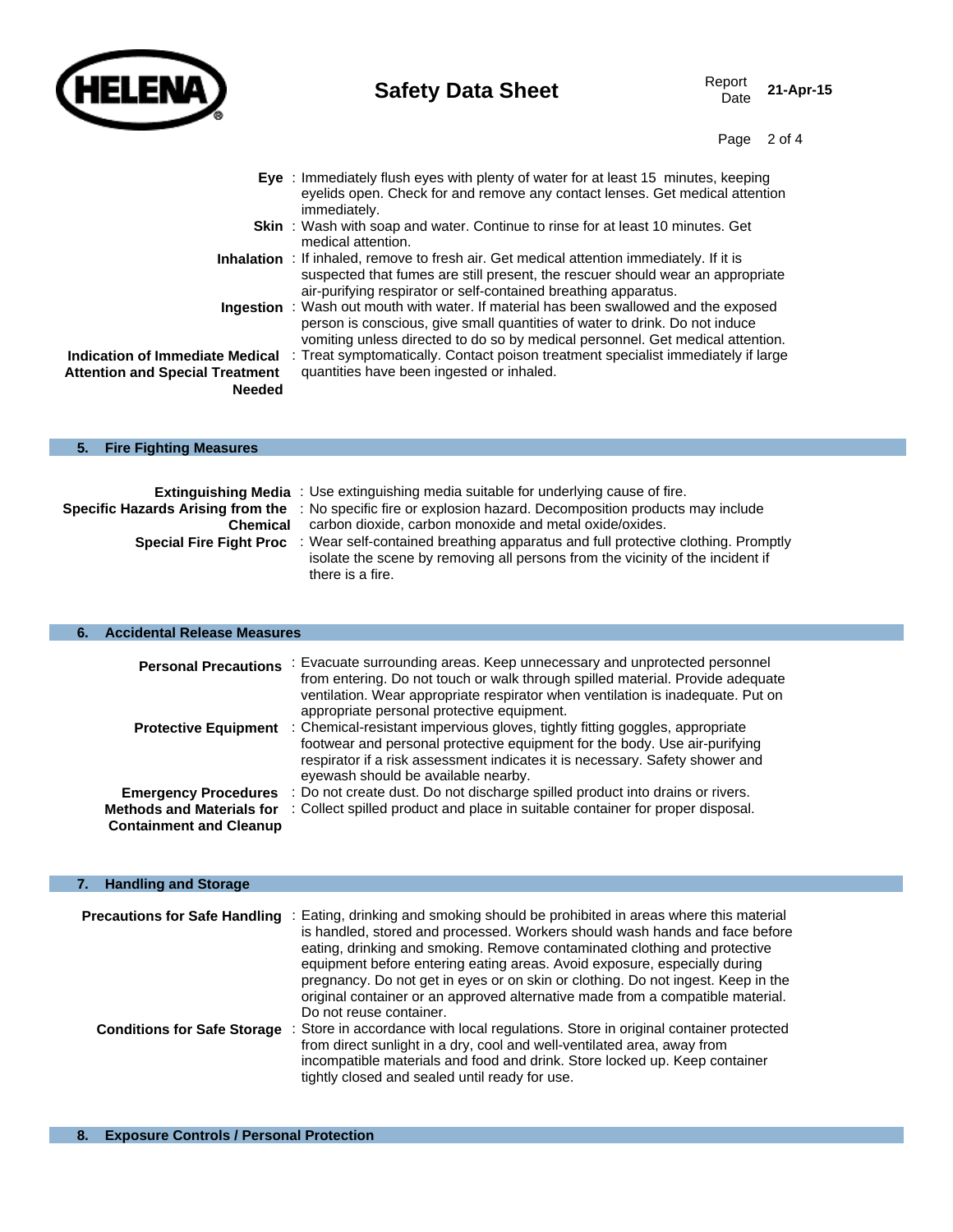

# **Safety Data Sheet** Report Report Date

21-Apr-15

Page 3 of 4

|                                                | <b>TLV/PEL</b> : Sulfuric acid, manganese: PEL Ceiling 5 mg/m3 (calculated as Mn)<br>Appropriate Engineering Controls : Local exhaust ventilation should be sufficient.<br><b>Personal Protective Equipment</b> : Chemical-resistant impervious gloves, tightly fitting goggles, appropriate<br>footwear and personal protective equipment for the body. Use air-purifying<br>respirator if a risk assessment indicates it is necessary. Safety shower and<br>eyewash shoul |
|------------------------------------------------|-----------------------------------------------------------------------------------------------------------------------------------------------------------------------------------------------------------------------------------------------------------------------------------------------------------------------------------------------------------------------------------------------------------------------------------------------------------------------------|
| <b>Physical and Chemical Properties</b><br>9.  |                                                                                                                                                                                                                                                                                                                                                                                                                                                                             |
| Boiling Point, <sup>o</sup> F : Not determined | Odor/Appearance : White odorless powder.<br><b>Flash Point, OF</b> : Not determined                                                                                                                                                                                                                                                                                                                                                                                         |

| Boiling Point, <sup>o</sup> F : Not determined                 |                                                                |
|----------------------------------------------------------------|----------------------------------------------------------------|
| Melting Point(Freezing point), <sup>o</sup> C : Not determined |                                                                |
| Vapor Pressure, mm Hg @ 20 °C : Not determined                 |                                                                |
|                                                                | Vapor Density : Not determined                                 |
|                                                                | <b>Solubility in Water</b> : Soluble in cold water             |
|                                                                | <b>Molecular Formula</b> : Not applicable, formulated mixture. |
| Density, g/mL @ 25 °C : Not determined                         |                                                                |
| <b>Evaporation Rate(Butyl Acetate = : Not applicable</b>       |                                                                |
| 1)                                                             |                                                                |
| <b>Octanol/Water Partition : Not determined</b>                |                                                                |
| <b>Coefficient</b>                                             |                                                                |
|                                                                | <b>pH</b> : Not determined                                     |
| <b>Flammable Limits (approximate)</b>                          | : Not determined                                               |
| volume % in air)                                               |                                                                |
| Auto-ignition Temperature : Not determined                     |                                                                |
| <b>Decomposition temperature</b> : Not determined              |                                                                |

#### **10. Stability and Reactivity**

|                                                  | <b>Reactivity</b> : No test data related to reactivity.                                                      |
|--------------------------------------------------|--------------------------------------------------------------------------------------------------------------|
| <b>Chemical Stability : Stable</b>               |                                                                                                              |
|                                                  | Hazardous Decomposition : Under normal conditions of storage and use, hazardous decomposition products       |
|                                                  | <b>Products</b> should not be produced.                                                                      |
| <b>Hazardous Polymerization</b> : Will not occur |                                                                                                              |
|                                                  | <b>Conditions to Avoid</b> : Avoid contamination by any source including metals, dust and organic materials. |
| <b>Incompatible Materials</b> : No specific data |                                                                                                              |

## **11. Toxicological Information**

| Acute Toxicity (Oral LD50) : $>2,150$ mg/kg (rat)    |                                                                                                                                                                                                                                                                                               |
|------------------------------------------------------|-----------------------------------------------------------------------------------------------------------------------------------------------------------------------------------------------------------------------------------------------------------------------------------------------|
| Acute Toxicity (Dermal LD50) : >2,000 mg/kg (rabbit) |                                                                                                                                                                                                                                                                                               |
| Acute Toxicity Inhalation LC50 : 2 mg/L (rat)        |                                                                                                                                                                                                                                                                                               |
| Likely Routes of Exposure: Eyes                      |                                                                                                                                                                                                                                                                                               |
|                                                      | <b>Skin Irritation</b> : No known significant effects or critical hazards.                                                                                                                                                                                                                    |
|                                                      | <b>Eye Irritation</b> : Causes serious eye damage                                                                                                                                                                                                                                             |
|                                                      | <b>Skin Sensitization</b> : No known significant effects or critical hazards.                                                                                                                                                                                                                 |
|                                                      | <b>Carcinogenic</b> : Not listed by IARC, NTP or OSHA.                                                                                                                                                                                                                                        |
|                                                      | <b>Chronic Effects</b> : No known significant effects or critical hazards.                                                                                                                                                                                                                    |
|                                                      | <b>Other Hazards</b> : Reproductive toxicity - May damage fertility or the unborn child. Teratogen - May<br>damage the unborn child. CA Prop 65 Warning: This product contains chemicals<br>known to the State of California to cause cancer and birth defects or other<br>reproductive harm. |